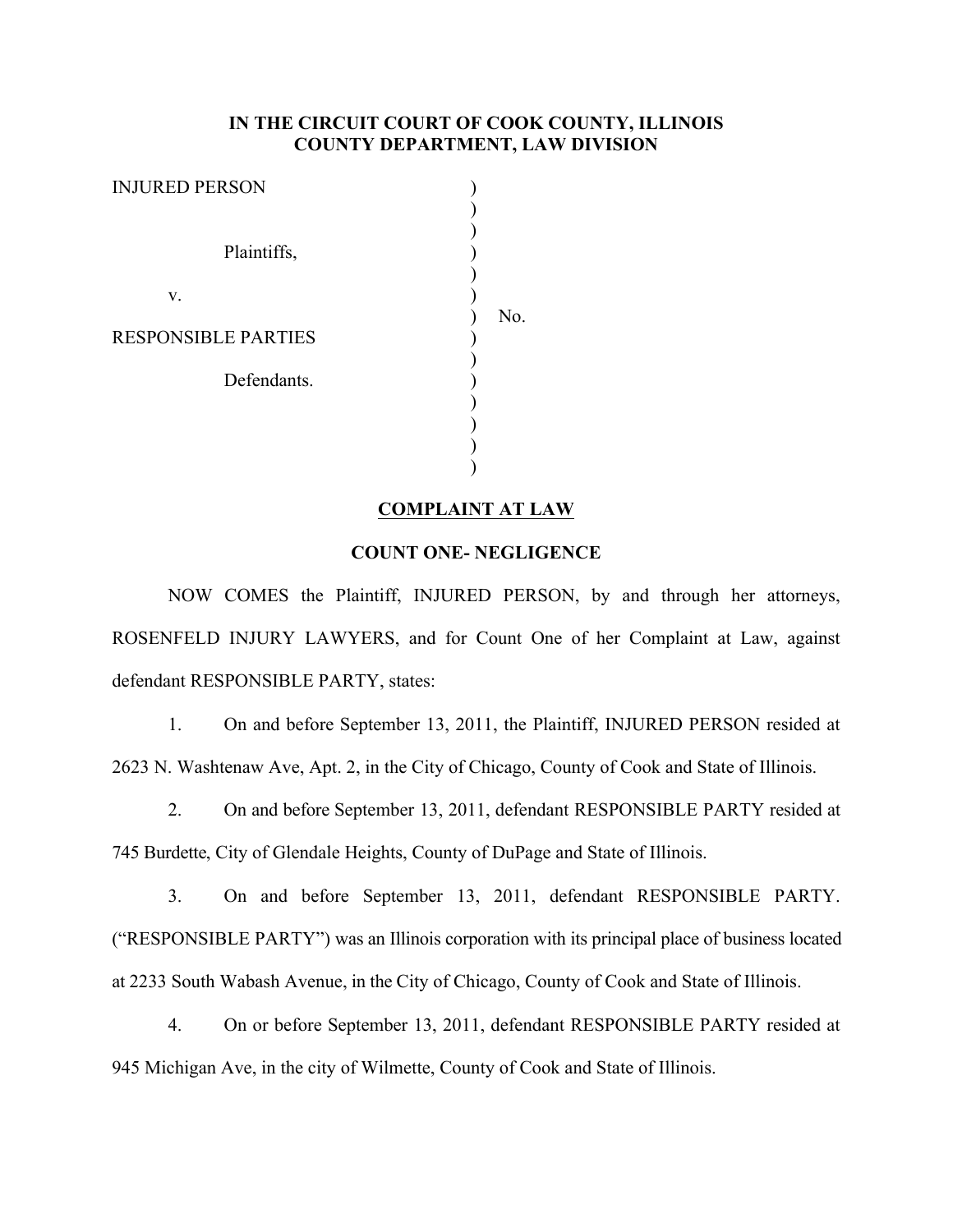5. On September 13, 2011, at approximately 8:40 p.m., Plaintiff, INJURED PERSON was riding her bicycle in a northbound on North Milwaukee Ave at or near its intersection with Maplewood, in the City of Chicago, County of Cook and State of Illinois.

6. At that same time and place, defendant RESPONSIBLE PARTY was driving a 2007 Ford Crown Victoria taxi cab, traveling northbound on North Milwaukee Avenue at or near its intersection with Maplewood, in the City of Chicago, County of Cook and State of Illinois.

7. At that same time and place, defendant RESPONSIBLE PARTY was a passenger in the taxi cab operated by defendant RESPONSIBLE PARTY.

8. On September 13, 2011, the 2007 Ford Crown Victoria taxi cab operated by RESPONSIBLE PARTY was owned, operated or managed by defendant RESPONSIBLE PARTY.

9. On September 13, 2011, defendant RESPONSIBLE PARTY was driving the 2007 Ford Crown Victoria taxi cab as an agent, employee, contractor or servant of defendant RESPONSIBLE PARTY in the furtherance of his work for defendant RESPONSIBLE PARTY.

10. At that time and place, defendant RESPONSIBLE PARTY owed a duty of reasonable care in the operation of his vehicle in order to avoid colliding with, striking or contacting other vehicles, pedestrians, or cyclists on the roadway, including the bicycle operated by Plaintiff, INJURED PERSON.

11. On September 13, 2011, defendant RESPONSIBLE PARTY was a common carrier and owed the highest duty of care to other drivers, pedestrians, and cyclists on the road.

12. At that time and place, defendant RESPONSIBLE PARTY, while operating the Ford Crown Victoria taxi cab as an agent, employee or servant of defendant RESPONSIBLE PARTY, a common carrier, stopped his taxi cab in the middle of Milwaukee Avenue, parked in the designated bike lane, and allowed a passenger, RESPONSIBLE PARTY, to exit the taxi cab,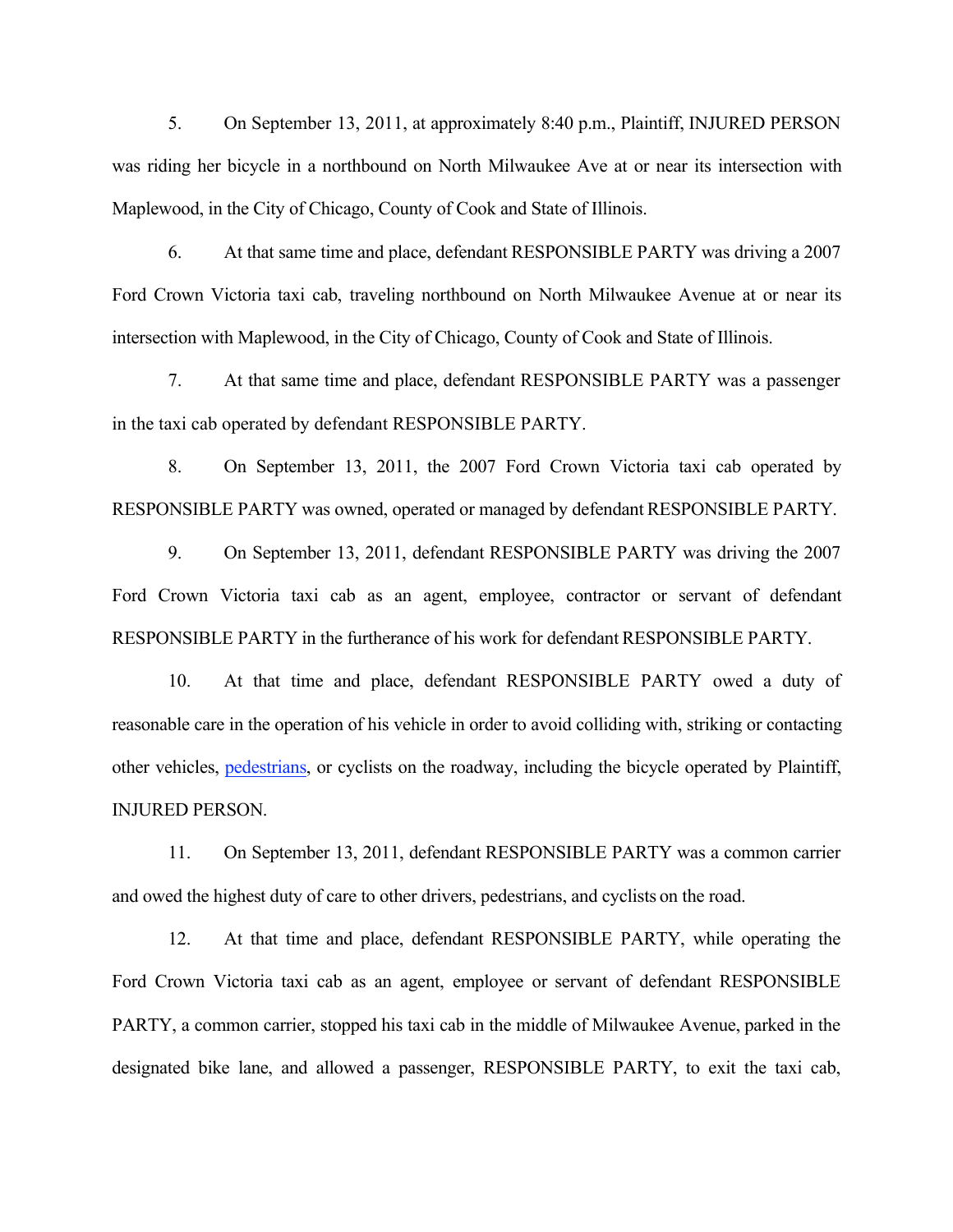causing him to open the taxi door in the pathway of the bicycle operated by Plaintiff, INJURED PERSON.

13. On September 13, 2011 INJURED PERSON was injured.

14. At that time and place, defendant RESPONSIBLE PARTY, individually, and as the

agent of RESPONSIBLE PARTY. was then and there guilty of one or more of the following acts

and/or omissions:

- a. Failed to exercise that degree of care and caution that a reasonable person under similar circumstances would have exercised in the operation of his vehicle;
- b. Failed to keep an adequate or any lookout while driving his vehicle;
- c. Failed to drop off his passengers in a safe or suitable location for their own safety and for the safety of others on the roadway;
- d. Failed to warn his passengers about opening doors in a clearly marked designated bicycle lane.
- e. Stopped his taxicab in the path of a designated bike lane and allowed passengers to exit his taxi cab in the bike lane, in a manner which impeded bicycle traffic on said bike lane, in violation of Chicago Municipal Code Section 9-40-060;

 f. Allowed his passenger, RESPONSIBLE PARTY, to open the taxi cab

door on the side available to moving traffic without it being reasonably safe to do so, causing the door to interfere with the movement of traffic in violation of Chicago Municipal Code Section 9-80-035 and 625 ILCS 5/11-1407

OR

g. Otherwise failed to act in a reasonable and safe manner.

15. One or more of these acts and/or omissions of defendant RESPONSIBLE PARTY, as agent, servant of employee of defendant RESPONSIBLE PARTY, was a proximate cause of the collision between the vehicle being driven by defendant RESPONSIBLE PARTY and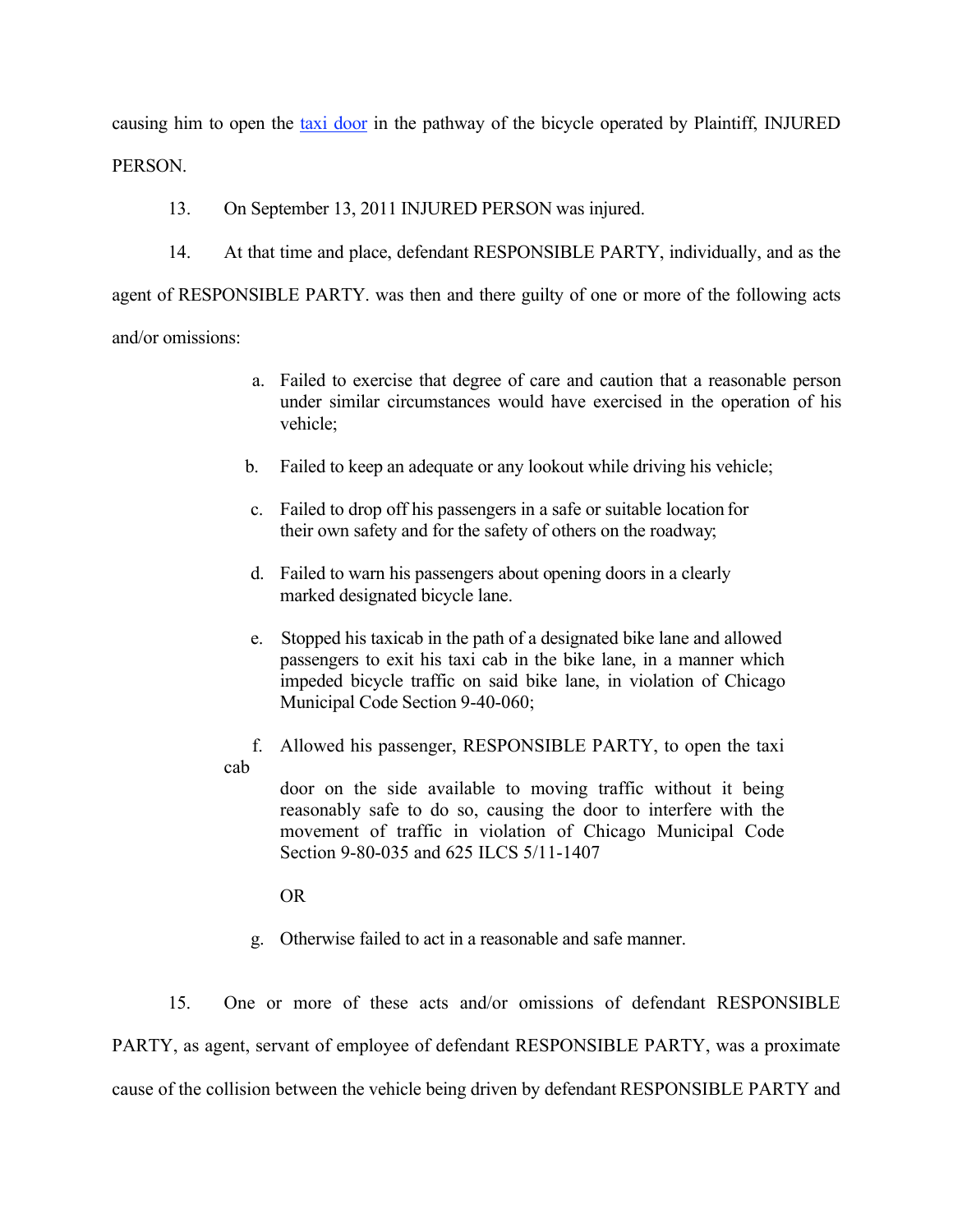the bicycle operated by INJURED PERSON.

16. As a direct and proximate result of one or more of these acts and/or omissions by defendant RESPONSIBLE PARTY, Plaintiff, INJURED PERSON has been injured, damaged and incapacitated; has in the past and will in the future, incur legal obligations for hospital, medical, nursing, rehabilitative and related services and treatment; has lost wages and will stand to lose wages in the future; has been caused to suffer pain, disability, disfigurement and inconvenience; all of which injuries and conditions are permanent.

WHEREFORE the Plaintiff, INJURED PERSON, demands judgment against defendant RESPONSIBLE PARTY, in a sum in excess of FIFTY THOUSAND AND 00/100 DOLLARS (\$50,000.00), plus costs.

## **COUNT II- NEGLIGENCE (RESPONSIBLE PARTY.)**

NOW COMES the Plaintiff, INJURED PERSON, by and through his attorneys, ROSENFELD INJURY LAWYERS, and for Count Two of her Complaint at Law, against defendant RESPONSIBLE PARTY. states:

1-16. Plaintiff adopts and re-alleges Paragraphs One (1) through Sixteen (16) of Count One of this Complaint at Law as Paragraphs One (1) through Sixteen (16) inclusive of this Count Two, against this defendant, as though fully set forth herein

WHEREFORE the Plaintiff, INJURED PERSON, demands judgment against defendant RESPONSIBLE PARTY., in a sum in excess of FIFTY THOUSAND AND 00/100 DOLLARS (\$50,000.00), plus costs.

# **COUNT III- NEGLIGENCE (RESPONSIBLE PARTY)**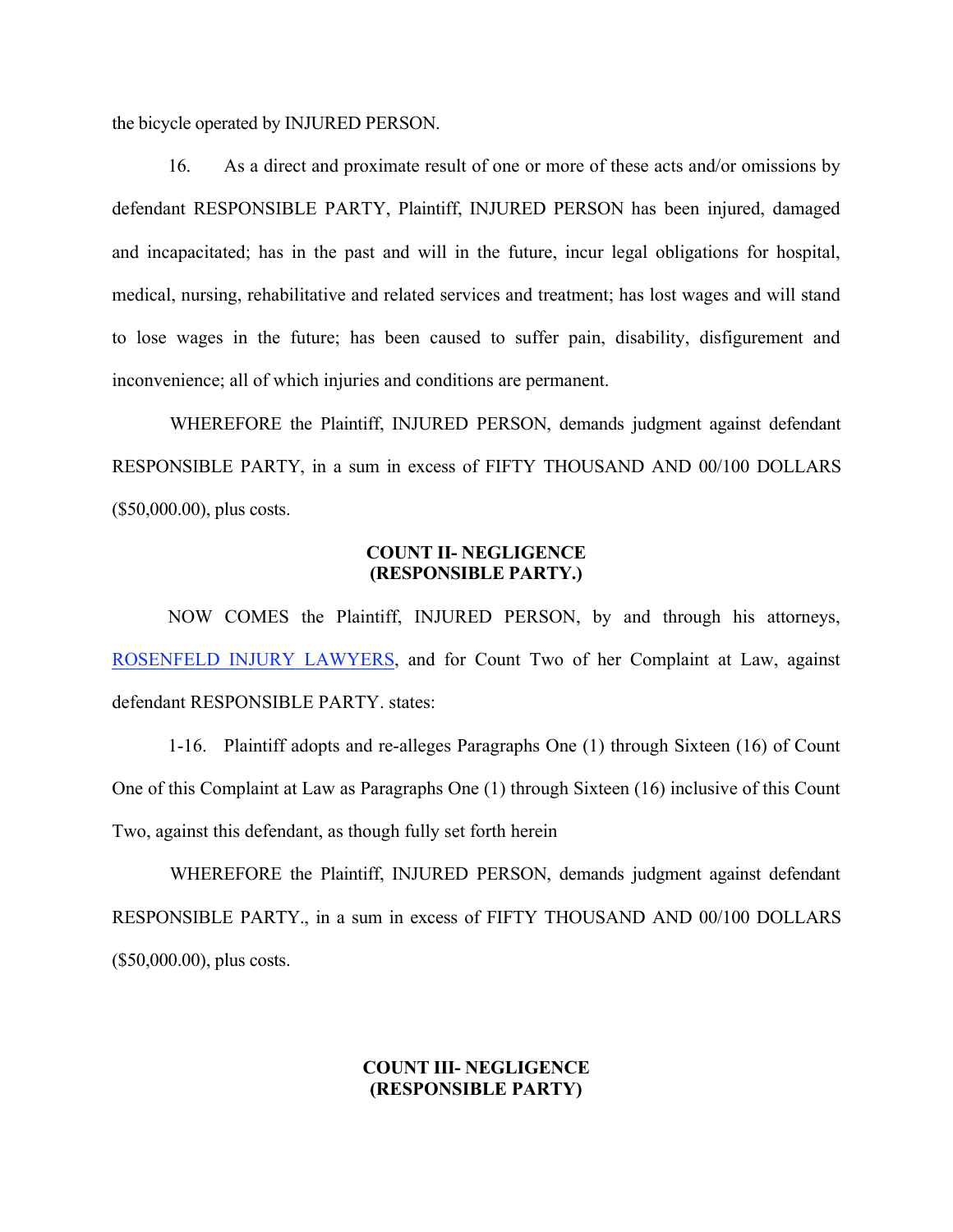NOW COMES the Plaintiff, INJURED PERSON, by and through her attorneys, ROSENFELD INJURY LAWYERS, and for Count Three of his Complaint at Law, against defendant RESPONSIBLE PARTY, states:

1. On or before September 13, 2011, the Plaintiff, INJURED PERSON, resided at 2623 N. Washtenaw Ave, Apt. 2, in the City of Chicago, County of Cook and State of Illinois.

2. On or before September 13, 2011, defendant RESPONSIBLE PARTY resided at 945 Michigan Ave, in the city of Wilmette, County of Cook and State of Illinois.

3. On or before September 13, 2011, defendant RESPONSIBLE PARTY resided at 745 Burdette, City of Glendale Heights, County of DuPage and State of Illinois.

4. On or before September 13, 2011, defendant RESPONSIBLE PARTY was an Illinois corporation with its principal place of business located at 2233 South Wabash Avenue, in the City of Chicago, County of Cook and State of Illinois.

5. On September 13, 2011, at approximately 8:40 pm, Plaintiff, INJURED PERSON was riding her bicycle in a northbound on North Milwaukee Ave at or near its intersection with Maplewood, in the City of Chicago, County of Cook and State of Illinois

6. On September 13, 2011, at approximately 8:40 pm, defendant RESPONSIBLE PARTYwas a customer and passenger of a 2007 Ford Crown Victoria taxi cab operated by defendant RESPONSIBLE PARTY and owned, managed, or controlled by defendant RESPONSIBLE PARTY.

7. On September 13, 2011, at approximately 8:40 pm, Defendant RESPONSIBLE PARTY attempted to exit a 2007 Ford Crown Victoria taxi cab operated by defendant RESPONSIBLE PARTY and owned, managed, or controlled by defendant RESPONSIBLE PARTY.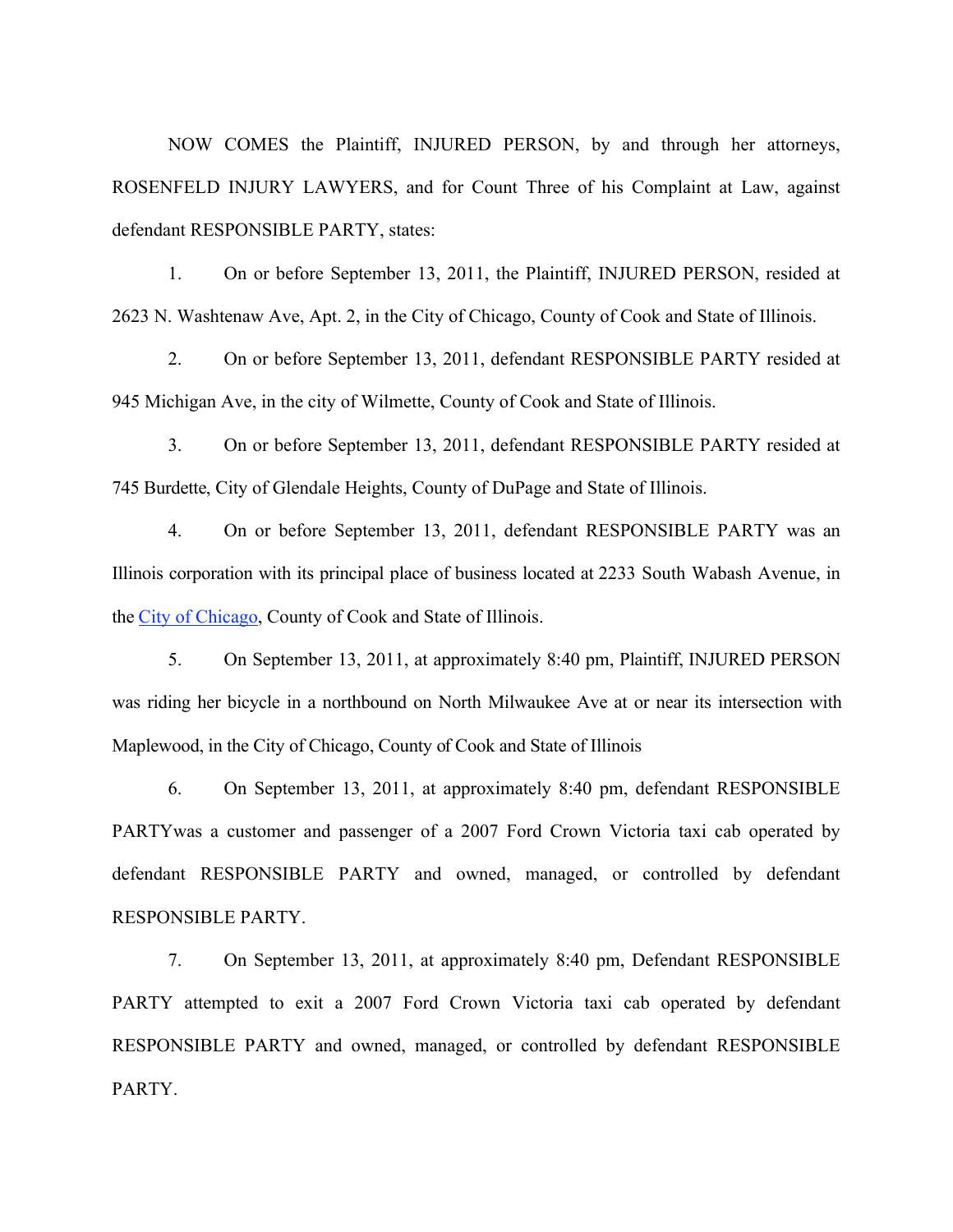8. At that time and place, defendant RESPONSIBLE PARTY owed a reasonable duty of care while exiting that taxi cab in checking for cyclists in what was a clearly marked bicycle lane when opening his door.

9. At that time and place, defendant RESPONSIBLE PARTY, suddenly and without warning, opened the taxi cab door directly into the designated pathway of the bicycle being operated by Plaintiff, INJURED PERSON.

10. On September 13, 2011, INJURED PERSON was injured.

11. At that time and place, defendant RESPONSIBLE PARTYwas then and there guilty of one or more of the following acts and/or omissions:

a. Failed to keep an adequate or any lookout for cyclists in a marked bicycle lane.

- b. Failed to exercise the degree of care and caution that a reasonable person would have exercised under similar circumstances.
- c. Opened the taxi cab door on the side available to moving traffic without it being reasonably safe to do so, causing the door to interfere with the movement of traffic in violation of Chicago Municipal Code Section 9- 80-035 and 625 ILCS 5/11-1407.

OR

d. Otherwise failed to act in a reasonable and safe manner.

12. One or more of these acts and/or omissions of defendant RESPONSIBLE PARTY, was a proximate cause of the collision between the vehicle being driven by defendant RESPONSIBLE PARTY and the bicycle operated by INJURED PERSON.

13. As a direct and proximate result of one or more of these acts and/or omissions by defendant RESPONSIBLE PARTY, Plaintiff, INJURED PERSON has been injured, damaged and incapacitated; has in the past and will in the future, incur legal obligations for hospital, medical, nursing, rehabilitative and related services and treatment; has lost wages and will stand